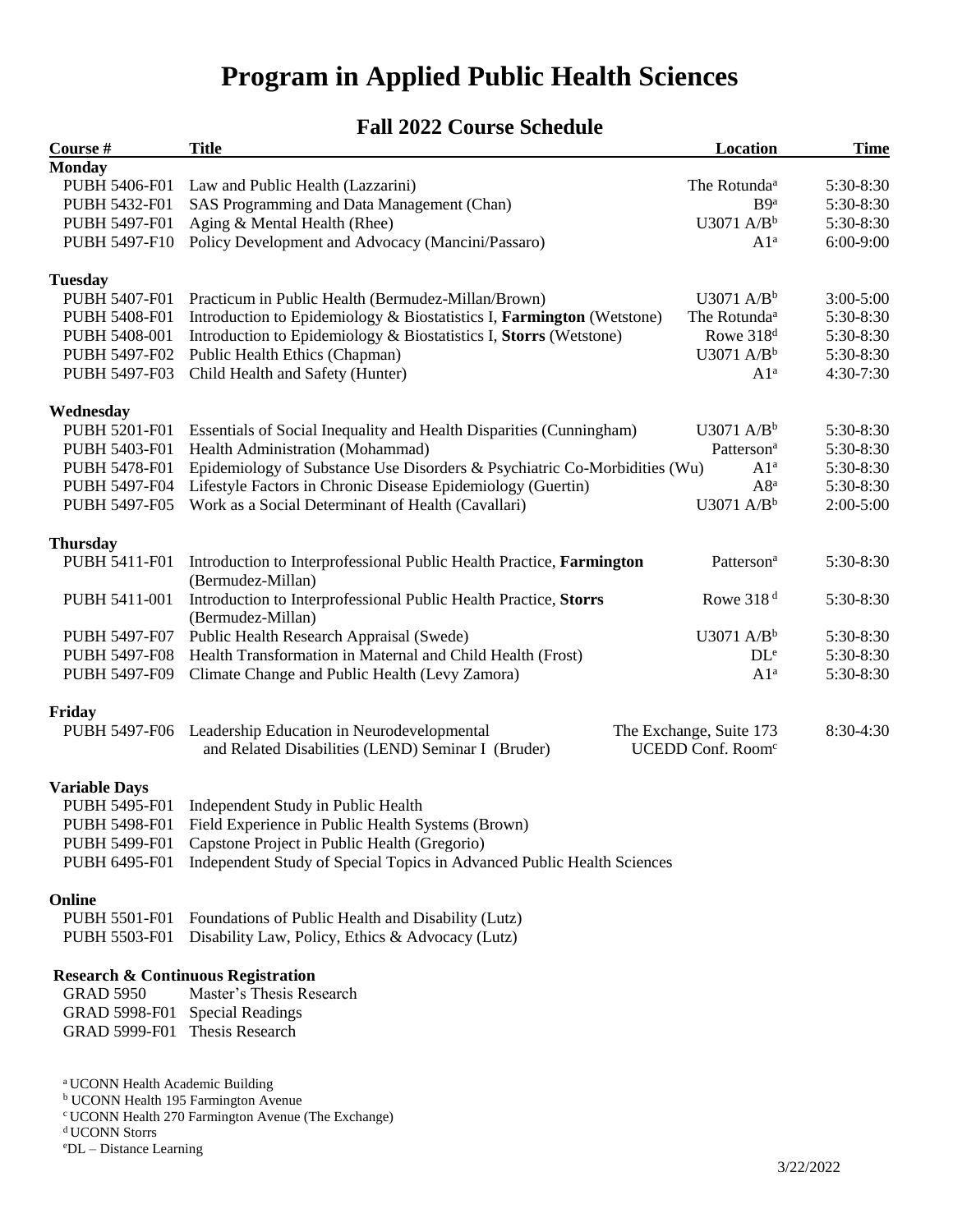# **Public Health Course Descriptions Mondays, 8/29/22 – 12/12/22**

#### **PUBH 5406-F01 Law and Public Health 3 credits**

**(13054) UConn Health Farmington**

An introduction to the American legal system as it relates to health care and public health. Sessions present important applications of law to health including the powers of state governments, public health at the federal level, hospital, physician and HMO liability, emergency care and medical research, mental health law, reproductive health and the right to privacy, the right to refuse treatment and end of life issues, privacy and confidentiality in health care, infectious disease law and disability discrimination, and public health policy and advocacy. Non-degree students may request permission to enroll through the MPH Program Office**. Permission number required from MPH Office.**

| <b>Instructor:</b> | Zita Lazzarini, JD, MPH              | lazzarini@uchc.edu |
|--------------------|--------------------------------------|--------------------|
| Time:              | 5:30 - 8:30 PM                       |                    |
|                    | Mode/Location: In Person/The Rotunda |                    |

#### **PUBH 5432-F01 SAS Programming and Data Management 3 credits (13057) UConn Health Farmington**

Focuses on SAS programming to introduce the most commonly used features of the language, including data definition, modification and organization; data manipulation and selection; data display and basic data analysis using descriptive statistics. Students also learn to create datasets using data entry or importing from other programs. Examples are based on public health data.

| <b>Instructor:</b>    | <b>Grace Chan, PhD</b> | gchan@uchc.edu |
|-----------------------|------------------------|----------------|
| Time:                 | $5:30 - 8:30$ PM       |                |
| <b>Mode/Location:</b> | In Person/B9           |                |

#### **PUBH 5497-F01 Aging & Mental Health 3 credits (13060) UCONN Health Farmington**

This is an introductory course on aging and mental health using epidemiological, psychosocial, and public health approaches. The course will cover demographics of aging and key clinical features of both physical and mental health (e.g., frailty, dementia, and multimorbidities) in older adults. Psychosocial interventions (e.g., formal and informal care, retirement sources, and end-of-life care) across diverse settings (e.g., community-, assisted living-, and nursing homelevels) will be introduced. Public health topics (e.g., access to care (e.g., Medicare and Medicaid policies and reimbursement), delivery of health services for older adults across diverse settings, and clinical outcomes) will also be discussed. Finally, contemporary topics (e.g., Covid-19 pandemic and global aging) will also be explored.

| Instructor:           | T. Greg Rhee, PhD, MSW                   |
|-----------------------|------------------------------------------|
| Time:                 | 5:30 - 8:30 PM                           |
| <b>Mode/Location:</b> | In Person/U3071 A/B, 195 Farmington Ave. |

#### **PUBH 5497-F10 Policy Development & Advocacy 3 credits (14442)**

This course provides an introduction to the public health function of policy development. It prepares future public health advocates with substantive knowledge on how policy is crafted and provides practical skills on engaging policymakers, the press, and advocacy organizations to support public health initiatives. The course combines policy development, reallife case studies, lectures by Connecticut legislators and staff as well as community activists, and a series of classroom discussions and exercises.

| Instructor:           | <b>Sally Mancini, MPH</b> |
|-----------------------|---------------------------|
|                       | Cara Passaro, JD, MPH     |
| Time:                 | $6:00 - 9:00$ PM          |
| <b>Mode/Location:</b> | In Person/A1              |

 $s$ ally.mancini@uconn.edu **Cara Passaro, JD, MPH cmpassaro@gmail.com**

 $\mathbf{r}$ hee@uchc.edu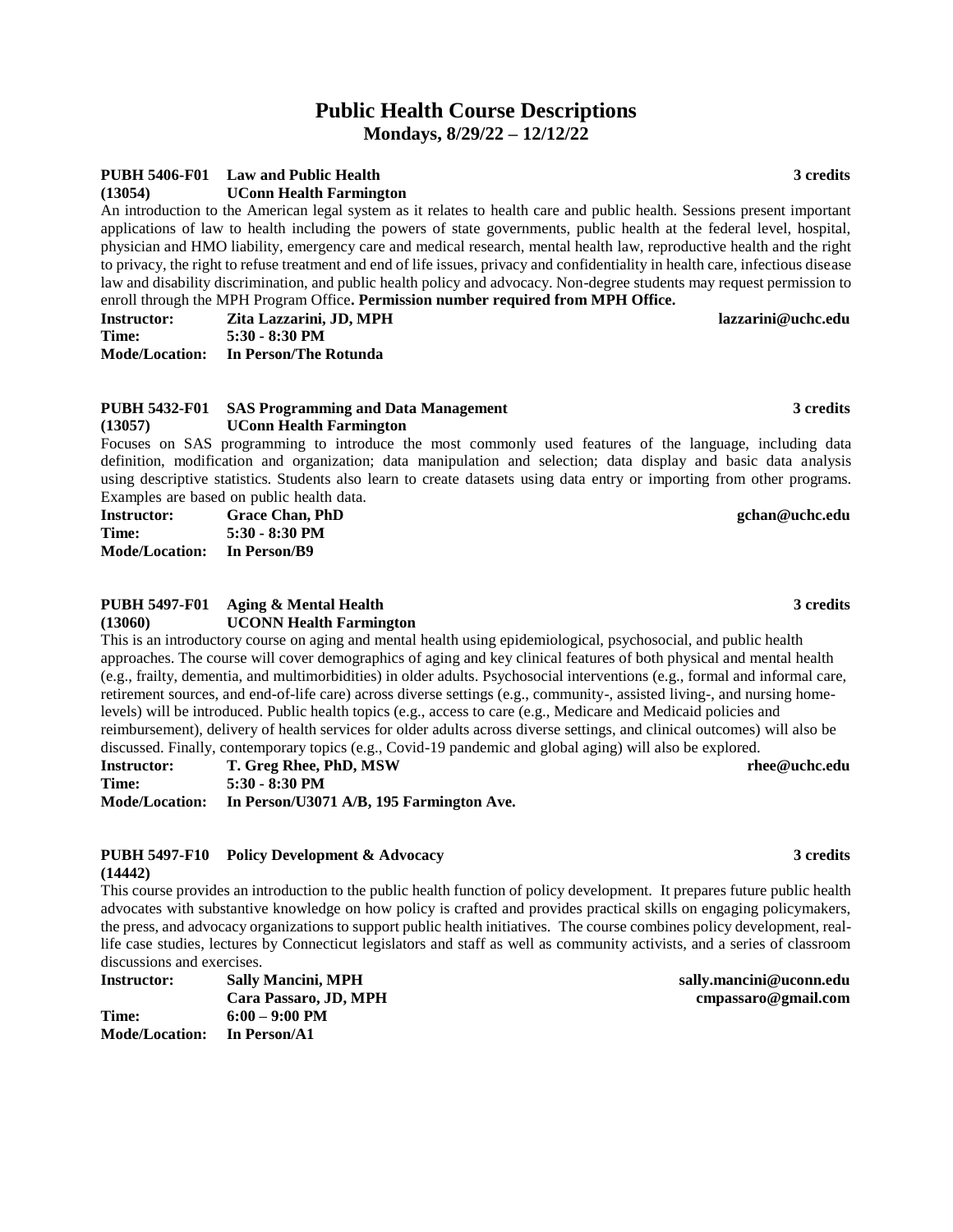#### **Tuesdays, 8/30/22 – 12/13/22**

### **PUBH 5407-F01 Practicum in Public Health 3 credits**

**(13055) UConn Health Farmington**

Under faculty guidance, students undertake an organized set of activities that responds to an identified need of a public health agency or health-related organization. The activities may involve the policy development, planning, implementation, administration or evaluation of public health services, or a combination of such activities. Students should be appropriately advanced before initiating the practicum. **Instructor consent and permission number required from MPH Office.**

| <b>Instructor:</b>    | <b>Stacey Brown, PhD</b>                                             | stbrown@uchc.edu         |
|-----------------------|----------------------------------------------------------------------|--------------------------|
|                       | Angela Bermudez-Millan, PhD, MPH                                     | bermudez-millan@uchc.edu |
| Time:                 | $3:00 - 5:00$                                                        |                          |
| <b>Mode/Location:</b> | In Person/U3071 A/B, 195 Farmington Ave.                             |                          |
| <b>PUBH 5408-F01</b>  | Introduction to Epidemiology & Biostatistics I                       | 3 credits                |
| (13056)               | <b>UConn Health Farmington</b>                                       |                          |
| <b>PUBH 5408-001</b>  | Introduction to Epidemiology & Biostatistics I                       | 3 credits                |
| (6438)                | <b>UConn Storrs</b>                                                  |                          |
|                       | Be sure to register on the campus where you intend to attend classes |                          |

This is the first of a two-course required sequence for students pursuing the MPH degree that introduces students to concepts and methods of epidemiology, biostatistics and public health research. Topics include nature of variability, common probability distributions, causal reasoning, control of bias and confounding, descriptive and analytic design of observational and experimental studies, principles of disease screening and clinical efficacy. Non-degree students may request permission to enroll through the MPH Program Office**. Permission number required from MPH Office.**

| <b>Instructor:</b>    | <b>Scott Wetstone, MD</b>                        | wetstone@uchc.edu |
|-----------------------|--------------------------------------------------|-------------------|
| Time:                 | 5:30-8:30 PM                                     |                   |
| <b>Mode/Location:</b> | In Person/The Rotunda – UConn Health, Farmington |                   |
|                       | In Person/Rowe 318 – UConn, Storrs               |                   |

#### **PUBH 5497-F02 Public Health Ethics 3 credits**

**(13063) UConn Health Farmington**

The starting point of public health ethics is promoting the health and well-being of communities rather than a focus on protecting the dignity and autonomy of individuals, which is the goal in bioethics. Protecting the public's health raises fundamental questions about when to impose restrictions on the freedom of individuals to protect the health of the community and the duties and obligations owed by members to the wider community. A public health perspective assumes background principles of community, justice, and equity but these principles can be difficult to interpret and to apply to specific issues. This course will cover ethical issues related to the normative grounding of public health policy and to ethical dilemmas in how to apply them in formulating health policy on specific issues. The issues will include equitable access to Covid-19 therapies and vaccines, genetics and public health issues, vaccines and vaccine hesitancy, pharmaceutical developments and access to medicines, obesity, responses to climate change and environmental issues, addressing the opioid crisis, and guns and violence. The course will frame these issues within the challenges posed by the Covid-19 epidemic and the impact of structural racism.

| <b>Instructor:</b>    | Audrey Chapman, PhD, MDiv, STM           |
|-----------------------|------------------------------------------|
| Time:                 | $5:30 - 8:30$ PM                         |
| <b>Mode/Location:</b> | In Person/U3071 A/B, 195 Farmington Ave. |

#### **PUBH 5497-F03 Child Health and Safety 3 credits**

**(13065) UConn Health Farmington**

This course will explore the six stages of child development. At each stage, students will examine safety in the built and social environments, and evaluate educational interventions and health policies designed to mitigate childhood morbidity and premature death. Special topics will include nutrition and food safety, brain development, child maltreatment, sports safety, and the role of social media in self-inflicted and interpersonal violence.

| <b>Instructor:</b>                  | Amy Hunter, PhD, MPH     | amhunter@uchc.edu |
|-------------------------------------|--------------------------|-------------------|
| Time:                               | $4:30 - 7:30 \text{ PM}$ |                   |
| <b>Mode/Location:</b> In Person//A1 |                          |                   |

**Instructor: Audrey Chapman, PhD, MDiv, STM achapman@uchc.edu**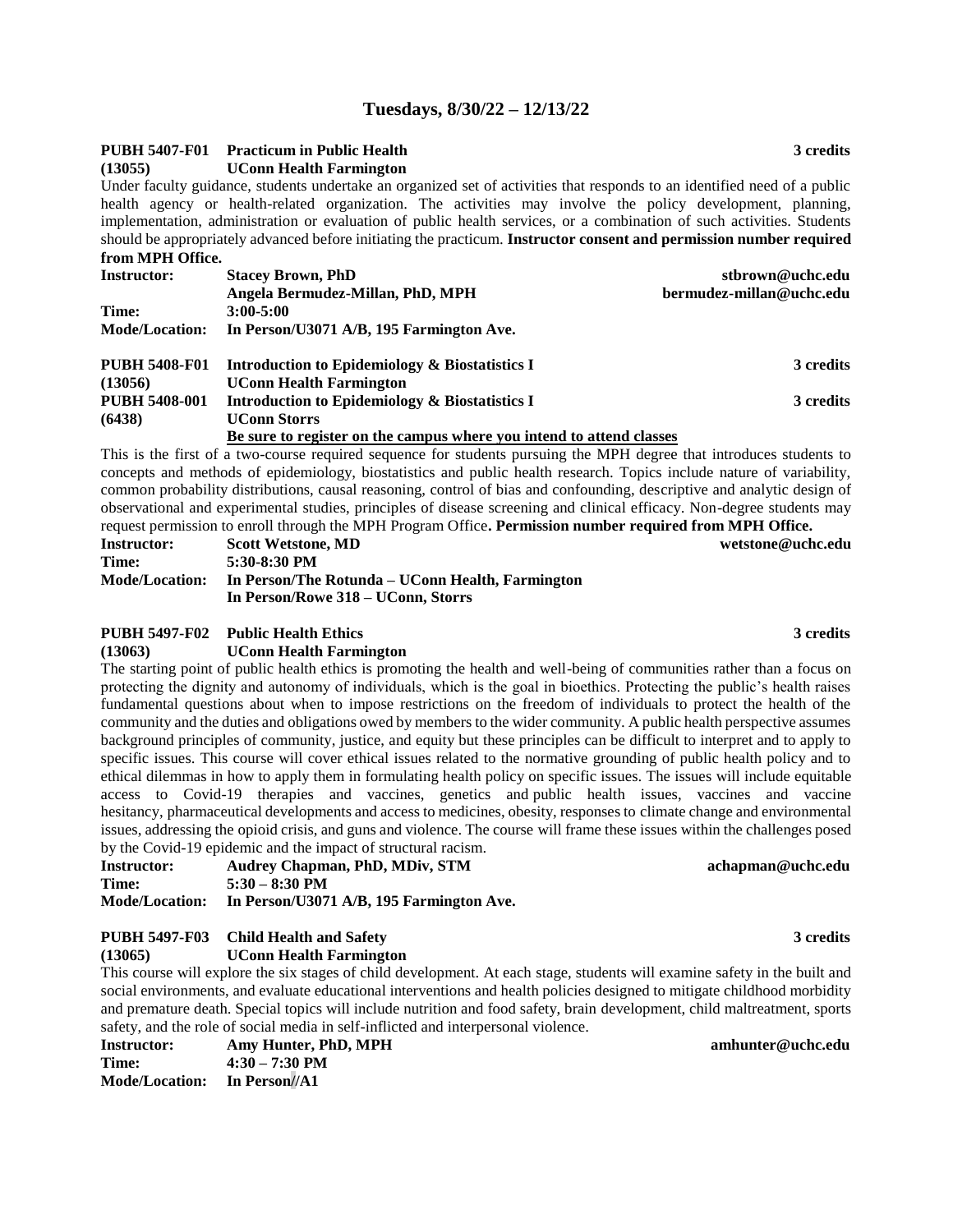### **Wednesdays, 8/31/22 – 12/14/22**

#### **PUBH 5201-F01 Essentials of Social Inequality and Health Disparities 3 credits (13075) UCONN Health Farmington**

Introduction to (a) the extent of health disparities across the US population, (b) how social inequality contributes to health disparities, and (c) why attention to social inequality is essential to the effective practice of clinical medicine and dental medicine. Examination of how society's social, economic, political and cultural institutions are structured and why they perpetuate the unequal distribution of opportunities that systematically limit the life chances and experiences of individuals. A range of social determinants (race/ racism, poverty, income inequality, education, environmental conditions, social capital, social cohesion, social mobility, safety/security, criminal justice system) are considered that may influence health, either directly or as pathways for other determinants. Addresses the function of public health assessment, provides students with a conceptual basis for the complementary course, PUBH 5202.

| <b>Instructor:</b>    | Shavna Cunningham, PhD, MHS              | scunningham@uchc.edu |
|-----------------------|------------------------------------------|----------------------|
| Time:                 | $5:30-8:30$ pm                           |                      |
| <b>Mode/Location:</b> | In Person/U3071 A/B, 195 Farmington Ave. |                      |

### **PUBH 5403-F01 Health Administration 3 credits**

**(13053) UConn Health Farmington**

This survey course introduces students to concepts of Public Health administration. It provides a general scope of Public Health systems in the US, with a high focus on current and past evolution of policies and marked milestones in this field. Topics that address the organization and management of public health services, with emphasis on healthcare as part of the population health concept, will be explored. Emerging inequities and health disparities will be examined, in addition to the use of data to inform health decisions and performance measurements. Non-degree students may request permission to enroll through the MPH Program Office. **Permission number required from MPH Office.**

| <b>Instructor:</b> | Amir Mohammad, MBBS, MPH, FACPM               | amohammad@uchc.edu |
|--------------------|-----------------------------------------------|--------------------|
| Time:              | $5:30 - 8:30$ PM                              |                    |
|                    | Mode/Location: In Person/Patterson Auditorium |                    |

#### **PUBH 5478-F01 Epidemiology of Substance Use Disorders & Psychiatric Co-Morbidities 3 credits (13061) UConn Health Farmington**

This course provides a comprehensive survey of substance use disorders and related psychiatric co-morbidities. The course will incorporate recent advances in social and psychiatric epidemiology as well as health disparities attributable to sex/gender and race/ethnicity. It will review research on the prevalence of the major substance use disorders, including alcohol, nicotine and drug dependence, and discuss what is known about the etiology, treatment and prevention of these disorders. The theme of the course will be how to critically evaluate epidemiological research and how to study the genetic, personality, social and environmental contributions to substance use disorders from an interdisciplinary perspective. Students will be expected to meet with instructor in person at least once during the semester at their convenience.

| Instructor:           | Helen Wu, PhD    |
|-----------------------|------------------|
| Time:                 | $5:30 - 8:30$ PM |
| <b>Mode/Location:</b> | In Person/A1     |

#### **PUBH 5497-F04 Lifestyle Factors in Chronic Disease Epidemiology 3 credits (13070) UConn Health Farmington**

This course surveys a variety of lifestyle factors (largely modifiable) and explores their relationship to chronic disease risk and survival. Exposures that will be examined throughout the course include tobacco use, alcohol use, diet and nutrition, obesity, sleep hygiene, and physical activity. We will explore these exposures in relation to a wide spectrum of chronic or noncommunicable diseases. We will use scientific literature to reflect on recent epidemiologic findings in order to gain a better understanding of exposure measurement, study designs focused on modifiable lifestyle factors, and the distribution of lifestyle factors in the population. Examples will focus primarily on observational studies within the United States population.

**Instructor: Kristin Guertin, PhD kguertin@uchc.edu Time: 5:30 – 8:30 PM Mode/Location: In Person/A8**

#### $\mathbf{z}$ wu@uchc.edu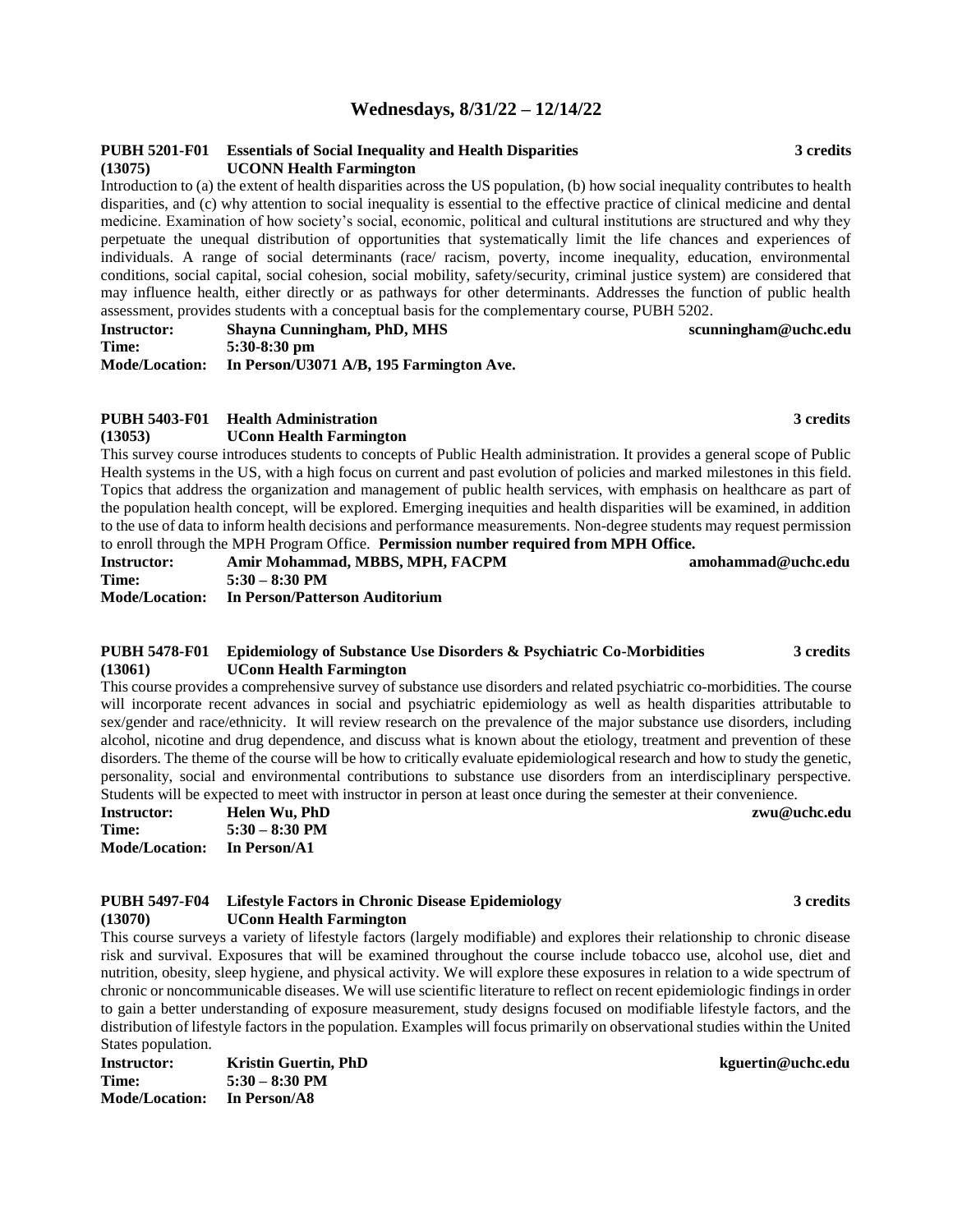### **Wednesdays, 8/31/22 – 12/14/22 (continued)**

### **PUBH 5497-F05 Work as a Social Determinant of Health 3 credits**

#### **(13072) UConn Health Farmington**

This course provides students with an overview of the health status of working adults, especially in the United States, and the mechanisms underlying work as a social determinant of health. We will examine how working conditions, the work environment, physical and psychosocial job stressors impact worker well-being. We will examine a sample of programs, policies, and laws that impact the protection and promotion of workforce health and well-being. Students will hear from practitioners about their practices to support worker safety, health and well-being and will begin to understand the opportunities and potential obstacles for pursuing these goals through a multi-disciplinary workplace team.

| <b>Instructor:</b> | Jennifer Cavallari, ScD | cavallari@uchc.edu |
|--------------------|-------------------------|--------------------|
| Time:              | $2:00 - 5:00$ PM        |                    |

**Mode/Location: Hybrid/Blended/ U3071 A/B, 195 Farmington Ave.**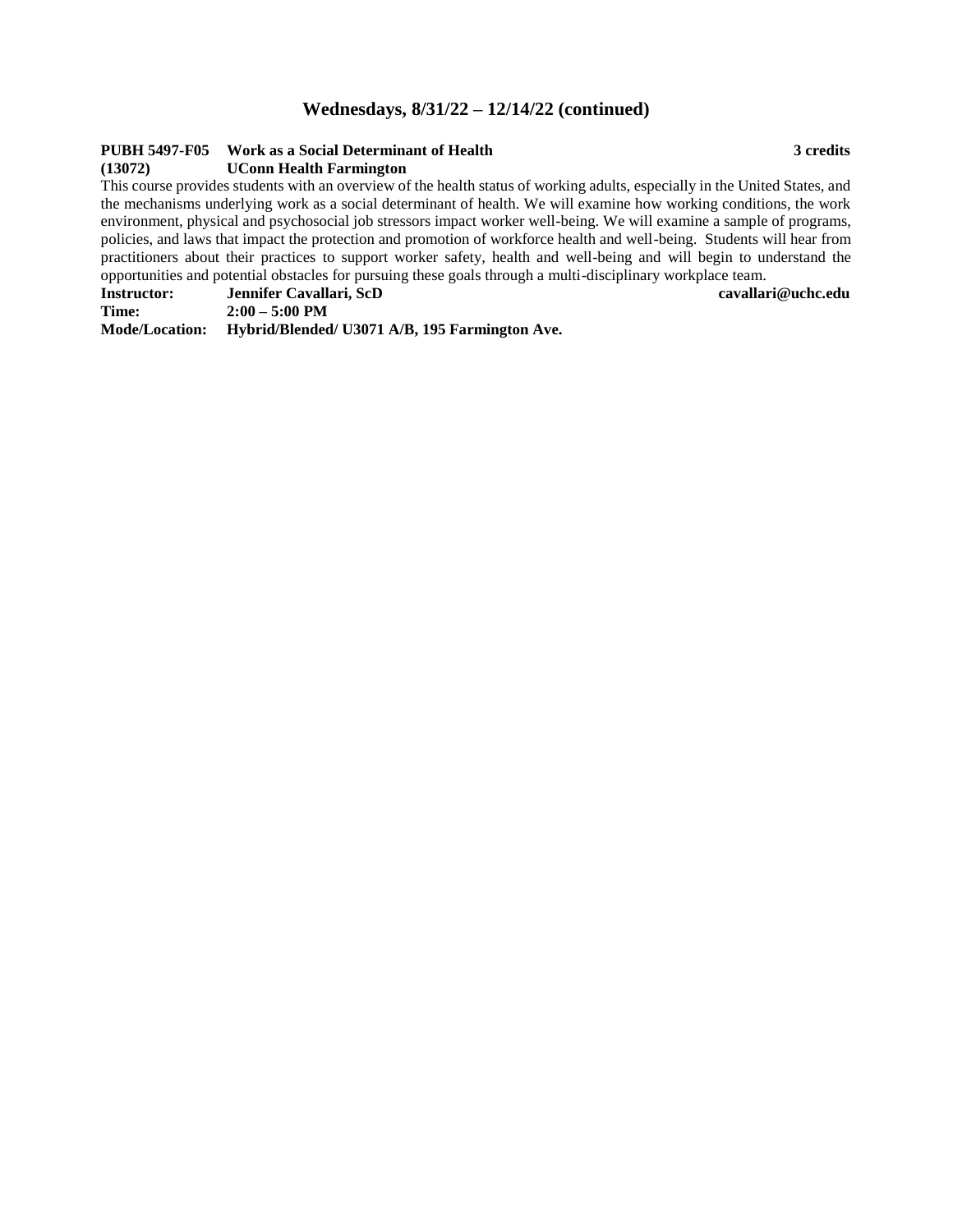# **Thursdays, 9/1/22– 12/15/22**

| <b>PUBH 5411-F01</b> | <b>Introduction to Interprofessional Public Health Practice</b>      | 3 credits |
|----------------------|----------------------------------------------------------------------|-----------|
| (13068)              | <b>UConn Health Farmington</b>                                       |           |
| <b>PUBH 5411-001</b> | <b>Introduction to Interprofessional Public Health Practice</b>      | 3 credits |
| (8962)               | <b>UConn Storrs</b>                                                  |           |
|                      | Be sure to register on the campus where you intend to attend classes |           |

#### This course, taken near the beginning of a student's matriculation toward the Master of Public Health (M.P.H.) degree, presents theories and models of successful interprofessional public health practice. It draws on a competency-focused, case-based pedagogy to facilitate student engagement as they gain skills needed for effective collaborations with community-based practitioners and other stakeholders in addressing system-level population health concerns. **Permission number required from MPH Office.**

| <b>Instructor:</b> | Angela Bermudez-Millan, PhD, MPH                                          | bermudez-millan@uchc.edu |
|--------------------|---------------------------------------------------------------------------|--------------------------|
| Time:              | $5:30 - 8:30$ PM                                                          |                          |
|                    | Mode/Locations: In Person/Patterson Auditorium – UConn Health, Farmington |                          |
|                    | In Person/Rowe 318 – UConn, Storrs                                        |                          |

#### **PUBH 5497-F07 Public Health Research Appraisal 3 credits (13074) UConn Health Farmington**

A research seminar examining the uses, strengths and limitations of public health research methodologies. Manuscripts and research proposals on infectious disease, chronic disease, health behavior and health care delivery are critically analyzed with the goal of promoting sound judgment about the scientific validity of public health research and to develop skills in self- and peer review.

| <b>Instructor:</b> | Helen Swede, PhD                                         | swede@uchc.edu |
|--------------------|----------------------------------------------------------|----------------|
| Time:              | $5:30 - 8:30$ PM                                         |                |
|                    | Mode/Location: In Person/ U3071 A/B, 195 Farmington Ave. |                |

#### **PUBH 5497-F08 Health Transformation in Maternal and Child Health 3 credits (14440) UCONN Health Farmington**

This online course is designed to integrate the theory, research, and evidence-supported practices that promote optimal health outcomes in maternal and child health populations. Course participants will examine and apply new skills in the following areas: quality improvement, systems thinking, change management, and promotion of access to care for women and children.

| Instructor:           | Jordana Frost, DrPH, MPH |
|-----------------------|--------------------------|
| Time:                 | $5:30 - 8:30 \text{ PM}$ |
| <b>Mode/Location:</b> | <b>Distance Learning</b> |

#### **PUBH 5497-F09 Climate Change and Public Health 3 credits (14441) UConn Health Farmington**

Climate change is one of the greatest threats to public health, affecting every nation and individual. Human health is influenced by weather, air and water quality, and food security, which are all sensitive to changes in climate. This course will explore the effects of climate change on food systems, water, air, and disease, through the lens of public health. After completing this course, students will be able to: describe the science of climate change and how climate is predicted to change in the future; explain the connection between climate and public health, ranging from temperature-related mortality, exposure to extreme weather events and wildfires, food and water shortages, waterborne infections, and insectborne diseases; discuss inequities in the risks associated with climate change; evaluate research related to climate change and health; and discuss adaptation and mitigation strategies to reduce adverse health impacts due to climate change.

| <b>Instructor:</b>    | Misti Levy Zamora, PhL |
|-----------------------|------------------------|
| Time:                 | $5:30 - 8:30$ PM       |
| <b>Mode/Location:</b> | In Person/A1           |

#### **Instructor: Misti Levy Zamora, PhD mzamora@uchc.edu**

#### **Instructor: Jordana Frost, DrPH, MPH jfrost@uchc.edu**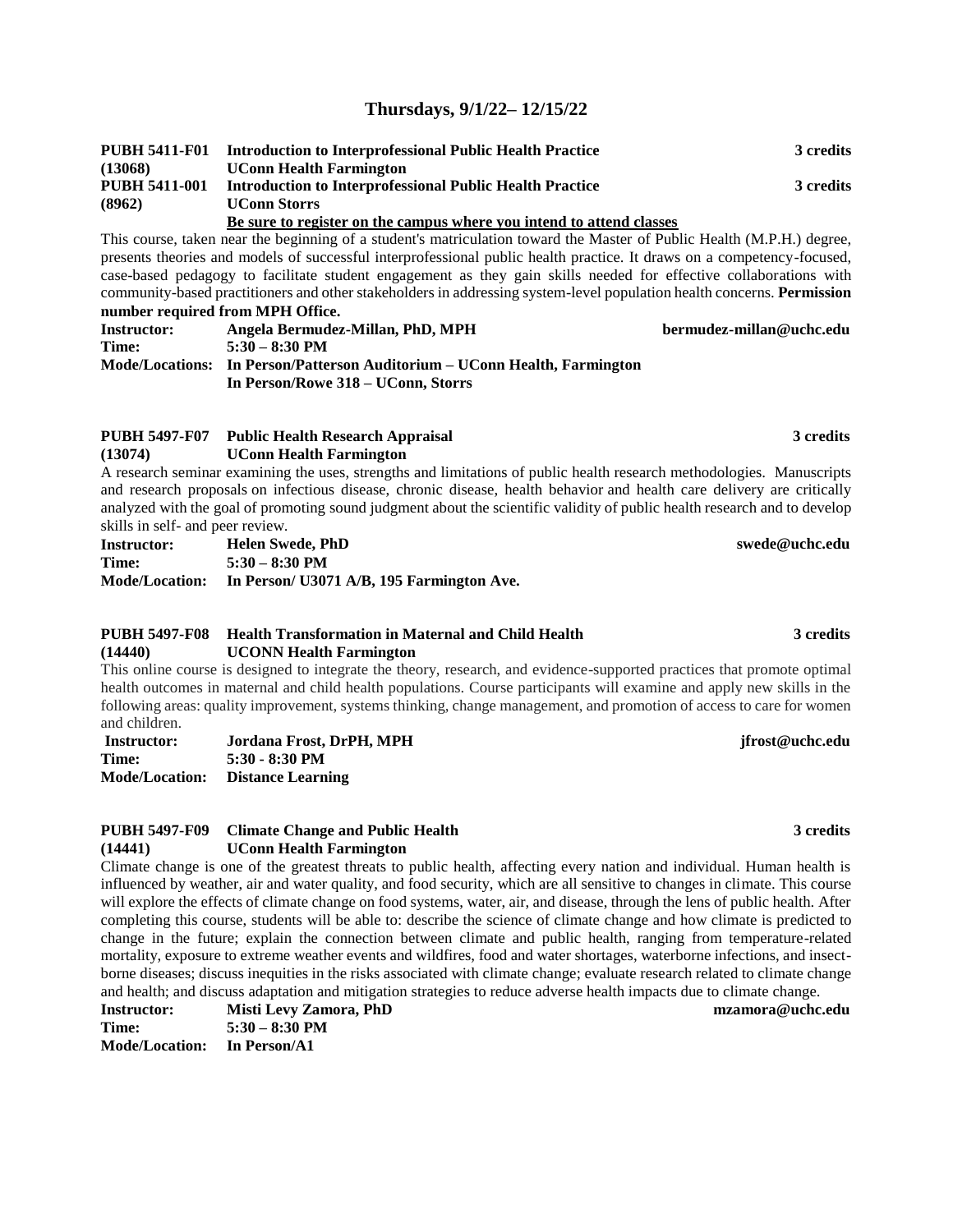### **Fridays, 9/2/22 – 12/16/22**

# **PUBH 5497-F06 Leadership Education in Neurodevelopmental and related Disabilities 3 credits (13073) (LEND) Seminar I**

**UConn Health Farmington**

This is the first of a 2-seminar sequence that is part of an interdisciplinary leadership training program aimed at improving the health of infants, children and adolescents who have, or are at risk for developing, neurodevelopmental and other related disabilities, with an emphasis on autism spectrum disorders. Lecturers include experts from different disciplines from UConn and across the country. Topics include the following: cultural competency, family-centered care, interdisciplinary teamwork, service integration, community-based organization, disability policy and advocacy, etc. This seminar is open to Leadership Education in Neurodevelopmental and related Disabilities (LEND) trainees. **Instructor consent and permission number required from MPH Office.**

**Instructor: Mary Beth Bruder, PhD bruder@uchc.edu Time: 8:30 – 4:30 PM Mode/Location: In Person/UCEDD Conference Room, Suite 173 The Exchange, 270 Farmington Ave.**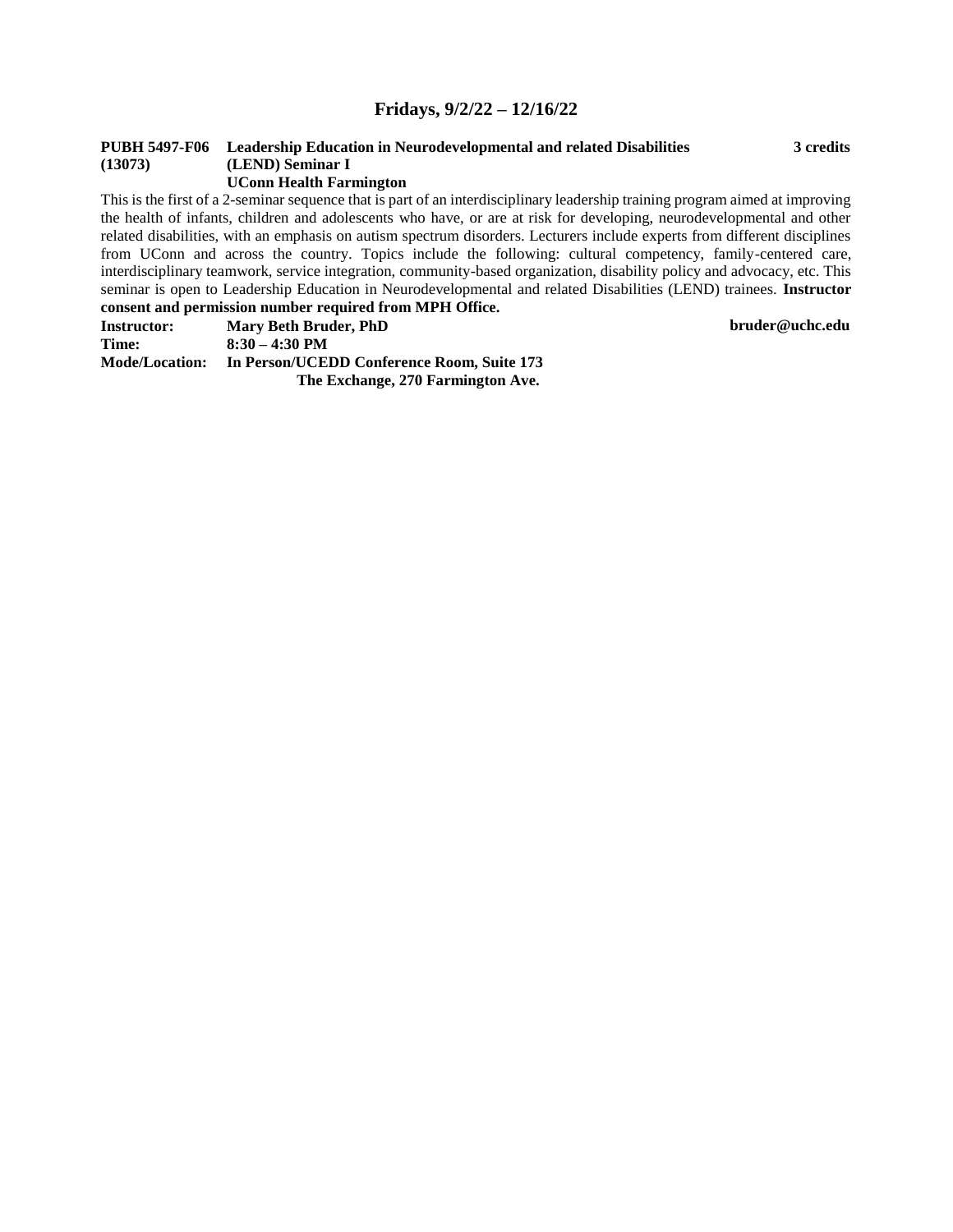### **Variables Days/Times, 8/29/22 – 12/16/22**

#### **PUBH 5495-F01 Independent Study in Public Health 1 – 9 credits (13064)**

An individual course for those wishing to pursue special topics in the public health sciences under faculty supervision. May be repeated for credit. **Instructor consent required.**

**Instructor: Staff**

**By arrangement** 

#### **PUBH 5498-F01 Field Experience in Public Health Systems Variable credits (13058) UConn Health Farmington**

Under direction by field preceptors, students will participate in an intensive service-learning experience wherein they will examine a timely public health issue from the perspective of health indicators/disease surveillance; policy development; planning, implementation, or evaluation of public health services; essential public health functions; and operational issues of a large complex public health agency/organization. (**NOTE**: Students will be required to minimally dedicate a halfday (at least 3 daytime hours) each week to their onsite fieldwork obligations, consistent with the hours/schedule of the agency/organization and must adjust their schedules accordingly.) **Instructor consent and permission number required from MPH Office.**

**Instructor: Stacey Brown, PhD stbrown@uchc.edu Time/Location: By arrangement**

| <b>PUBH 5499-F01</b>                                                                               | <b>Capstone Project in Public Health</b>                                                                                  | Variable 3-6 credits |  |
|----------------------------------------------------------------------------------------------------|---------------------------------------------------------------------------------------------------------------------------|----------------------|--|
| (13059)                                                                                            | <b>UConn Health Farmington</b>                                                                                            |                      |  |
|                                                                                                    | Under faculty guidance, students pursue independent projects on special topics in the public health sciences. This is the |                      |  |
| course intended for students pursuing a final project. Permission number required from MPH Office. |                                                                                                                           |                      |  |
| <b>Instructor:</b>                                                                                 | David Gregorio, PhD, MS                                                                                                   | gregorio@uchc.edu    |  |
| Time/Location:                                                                                     | By arrangement                                                                                                            |                      |  |
|                                                                                                    |                                                                                                                           |                      |  |

#### **PUBH 6495-F01 Independent Study of Special Topics in Advanced Public Health Sciences Variable 1-9 credits (13071)**

A doctoral-level independent study course for Ph.D. students who wish to pursue special topics in advanced public health sciences under faculty supervision**. Instructor consent required.**

**Instructor: Staff**

**Time/Location: By arrangement**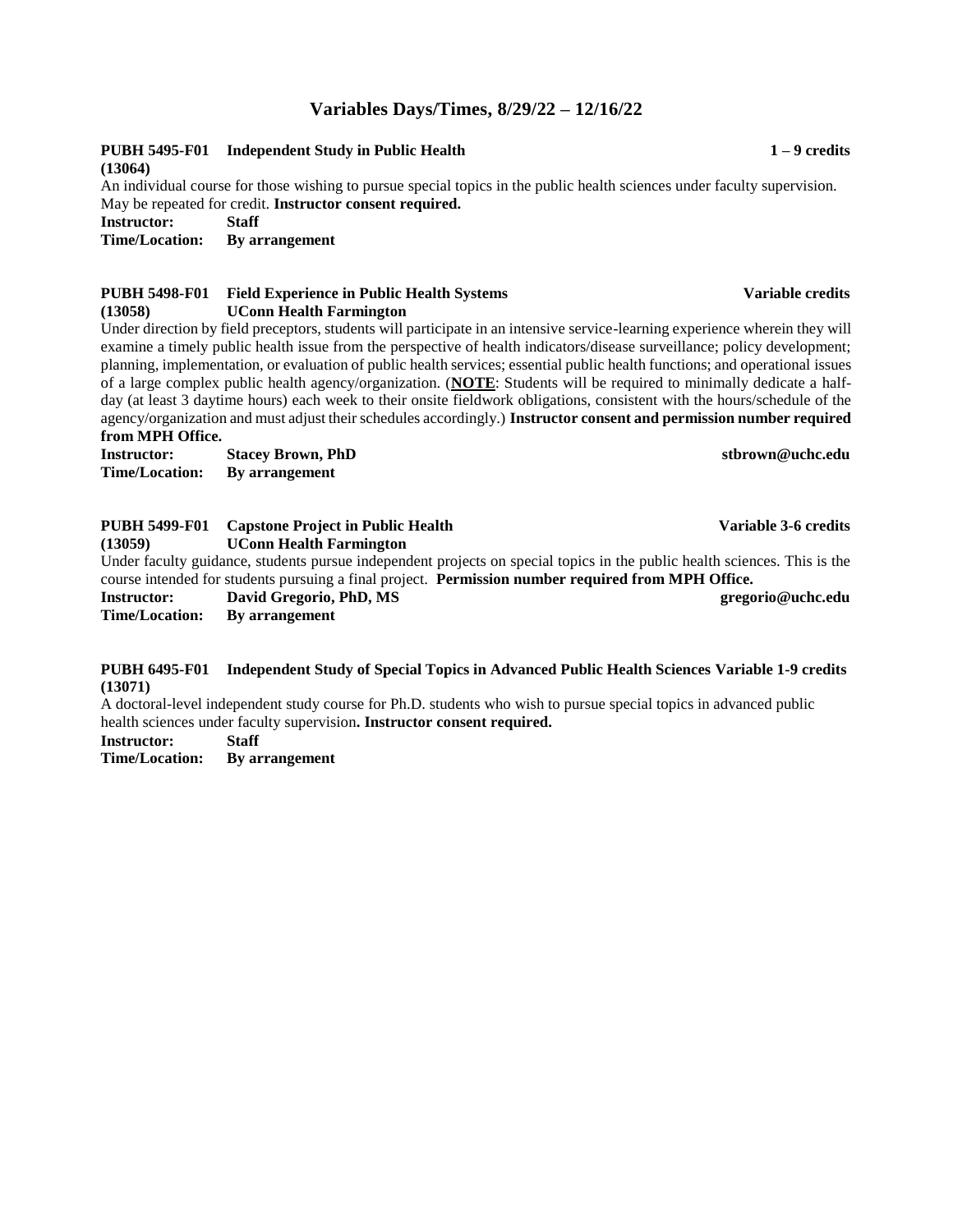### **Online Courses, 8/29/22 – 12/16/22**

#### **PUBH 5501-F01 Foundations of Public Health and Disability 3 credits (13051) ONLINE**

The course is an introductory survey of the ways in which disability, both developmental and acquired, is affected by, and interacts with, public health policy and practice. The major goal of this course is to provide a foundational understanding of a comprehensive set of issues of both acquired and developmental disability as related to the core elements of public health. Topics include: history of disability, definitional and diagnostic issues of disability, epidemiology, disability law, ethics, research, individual and public health interventions, financing, research and the future of disability. This course will examine underlying social attitudes both toward disability as a construct, and toward people with disabilities and the impact that those attitudes have on public health policy and practices.

**Instructor: Tara Lutz, PhD, MPH, CHES lutz@uchc.edu Dates/Times: By arrangement**

#### **PUBH 5503-F01 Disability Law, Policy, Ethics, and Advocacy 3 credits (13052) ONLINE**

This course provides a legal, conceptual, and practical understanding of people with disabilities, forms of discrimination that occur on the basis of disability, and the protections against such discrimination that currently exist. The course provides an opportunity to evaluate and understand many aspects of public policy and social issues that affect the lives of persons with disabilities and their families, including state, regional, national and international forces and trends, the principles of self-determination, and participation of persons with disability in planning and implementing. Topics to be discussed include federal and state laws and policies specific to: the health and well-being of people with disabilities; discrimination against people with disabilities; domestic, international, and comparative disability law and policy; the rights of children with disabilities in school, specifically through the Individuals with Disabilities in Education Act (IDEA); and recent developments in U.S. and international human rights and comparative disability law, including recent efforts by the United Nations to draft a treaty on the rights of people with disabilities. Students will explore the role of people with disabilities, who are often vulnerable to human rights violations, within different legal systems.

**Instructor: Tara Lutz, PhD, MPH, CHES lutz@uchc.edu Dates/Times: By arrangement**